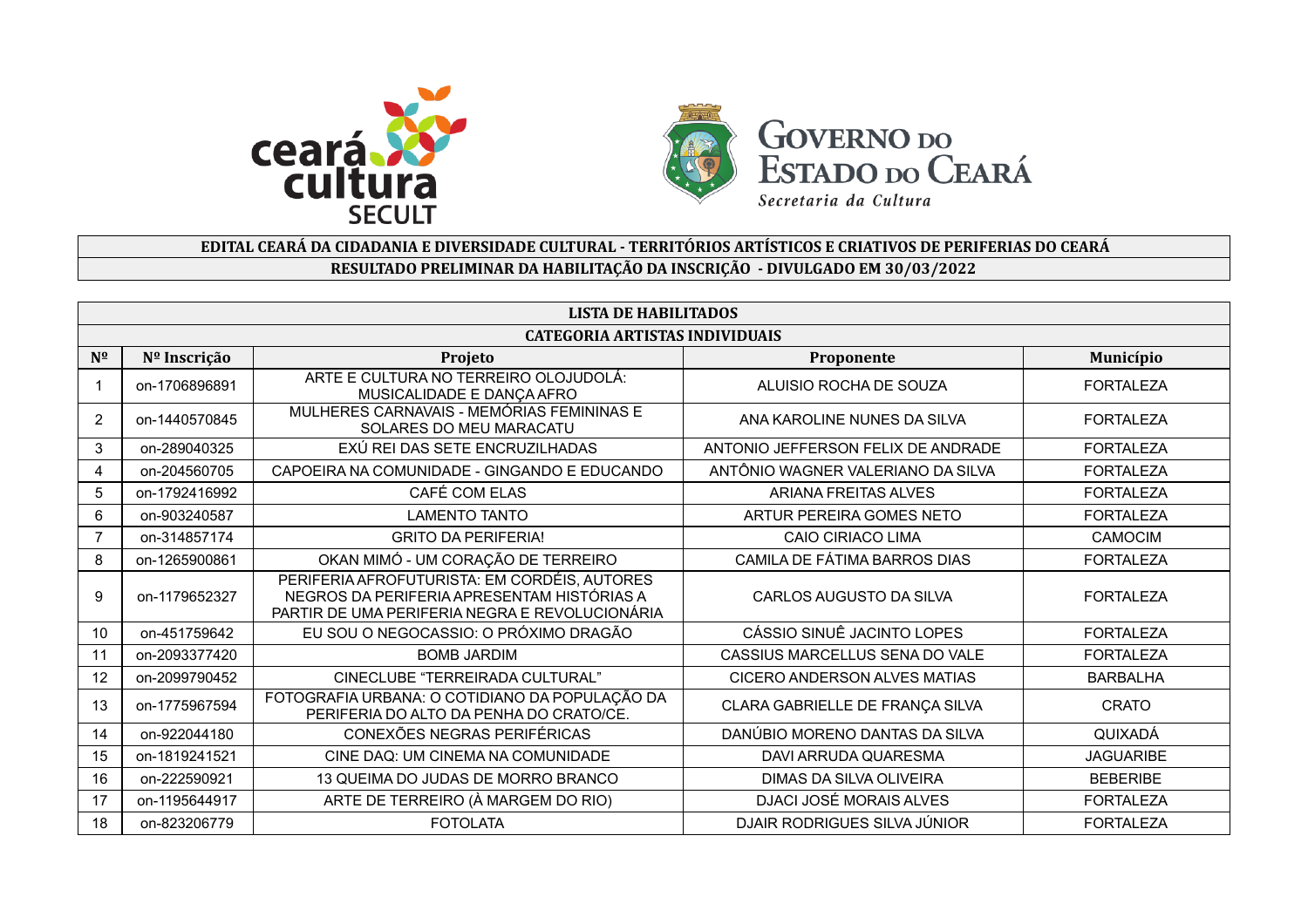| 19 | on-1098257464 | VAI DAR CERTO - SARAU DIVERSO                                                                                                                                | <b>EMERSON DE OLIVEIRA BRITO</b>                         | <b>FORTALEZA</b>         |
|----|---------------|--------------------------------------------------------------------------------------------------------------------------------------------------------------|----------------------------------------------------------|--------------------------|
| 20 | on-1325887749 | <b>LENDO PELO RAP</b>                                                                                                                                        | EMILIANE VIRGINIA TEIXEIRA DE ANDRADE                    | <b>FORTALEZA</b>         |
| 21 | on-1851799082 | GAMBIARRA TECNOLÓGICA SOLIDÁRIA                                                                                                                              | ERIC DOS SANTOS BARBOSA                                  | <b>FORTALEZA</b>         |
| 22 | on-1311668269 | <b>BATALHA DA VISTA</b>                                                                                                                                      | ERIVAN BARBOSA SALES                                     | <b>FORTALEZA</b>         |
| 23 | on-112412084  | ARTE EM MOVIMENTO                                                                                                                                            | <b>FRANCIELY RAMOS MATEUS</b>                            | <b>FORTALEZA</b>         |
| 24 | on-756441535  | <b>CEROL E NAVALHA</b>                                                                                                                                       | FRANCILENE SILVA NASCIMENTO                              | <b>SOBRAL</b>            |
| 25 | on-867972941  | O MAR, A PESCA E A JANGADA                                                                                                                                   | FRANCISCA JUCICLEA DA COSTA DE SOUZA<br><b>RODRIGUES</b> | <b>FORTALEZA</b>         |
| 26 | on-1046283873 | SOBRE O CHÃO DE TUCUNS                                                                                                                                       | FRANCISCO BRUNO MARQUES FÉLIX                            | MARACANAÚ                |
| 27 | on-1283547220 | PROTEJA SUA MEMÓRIA                                                                                                                                          | FRANCISCO CLEBSON DOS SANTOS MOURA                       | <b>FORTALEZA</b>         |
| 28 | on-2053050303 | PARACURU ACÚSTICO RAP                                                                                                                                        | <b>FRANCISCO HIGOR LIMA FELIX</b>                        | <b>PARACURU</b>          |
| 29 | on-967533521  | PRODUÇÃO DO PODCAST: ENCONTRO HIP-HOP COM JOEL<br><b>RAPPER BBOY</b>                                                                                         | FRANCISCO JOEL COSTA GOMES                               | <b>SOBRAL</b>            |
| 30 | on-88562253   | NOSSO TERRITÓRIO TEM HISTÓRIA - EPISÓDIO 2:<br>MOVIMENTOS SOCIAIS QUE MARCARAM ÉPOCA.                                                                        | FRANCISCO JOSENILDO FERREIRA DO<br><b>NASCIMENTO</b>     | <b>FORTALEZA</b>         |
| 31 | on-2000693987 | II MOSTRA SANFONEIROS(AS) DEDOS DE OURO.                                                                                                                     | FRANCISCO MARCIO FIRMIANO DA SILVA                       | <b>FORTALEZA</b>         |
| 32 | on-969044896  | CONECTARTE                                                                                                                                                   | <b>FRANCISCO MAURITONI MARTINS</b>                       | <b>FORTALEZA</b>         |
| 33 | on-1631266772 | LITERATURA DAS MARGENS                                                                                                                                       | FRANCISCO RÔMULO DOS SANTOS<br><b>BENEVIDES</b>          | <b>FORTALEZA</b>         |
| 34 | on-1216547656 | VIVER DE HIP HOP: MÉTODO PARA ALCANÇAR FÃS<br><b>FINANCIADORES</b>                                                                                           | FREDERICO LUIZ ISACKSSON DE SOUZA                        | <b>FORTALEZA</b>         |
| 35 | on-1668290460 | 2ª EDIÇÃO DO FESTIVAL CULTURAL FAVELA NO TOPO                                                                                                                | <b>GABRIEL FERREIRA MATOS</b>                            | <b>FORTALEZA</b>         |
| 36 | on-1463037947 | AMOR INTERIOR - TEMPORADA VIRTUAL                                                                                                                            | <b>GABRIELLE GOMES DO VALE</b>                           | <b>FORTALEZA</b>         |
| 37 | on-486505773  | FORCAOS 2022: CONEXÕES PERIFÉRICAS                                                                                                                           | <b>GLEISON DA SILVA DE SOUSA</b>                         | <b>FORTALEZA</b>         |
| 38 | on-848656322  | MOSTRANDO O FUNK DA PERIFERIA                                                                                                                                | <b>GLEYSON COSTA DOS SANTOS</b>                          | <b>FORTALEZA</b>         |
| 39 | on-862999641  | LANÇAMENTO DA MÚSICA MELÔ DE APARECIDA - MATEUS<br><b>FAZENO ROCK</b>                                                                                        | <b>ISABELA DE SOUZA VITORIO</b>                          | <b>FORTALEZA</b>         |
| 40 | on-299250217  | TEXTURAS URBANAS- PUBLICAÇÕES MARGINAIS                                                                                                                      | ÍTALO LEITE SARAIVA SALDANHA                             | <b>FORTALEZA</b>         |
| 41 | on-1633776925 | INDUMENTÁRIAS DE TERREIROS: CAPACITAÇÃO E<br>CRIAÇÃO DE ROUPAS DE TERREIROS COMO FORMA DE<br>FOMENTO A ECONOMIA CRIATIVA LOCAL DAS MULHERES<br>DE TERREIROS. | JEFFERSON LUCAS GROSSI DO SANTOS                         | <b>CRATO</b>             |
| 42 | on-557526366  | JANELAS DA VILA                                                                                                                                              | <b>JOCILENE RAMOS BASTOS</b>                             | <b>RERIUTABA</b>         |
| 43 | on-720657820  | MÚSICA NA VILA                                                                                                                                               | JOSE ADRIANO PEREIRA FILHO                               | <b>MILAGRES</b>          |
| 44 | on-387542483  | RIMAS, VERSOS E ESTÓRIAS                                                                                                                                     | JOSÉ CHARLES SOARES MOREIRA                              | <b>JUAZEIRO DO NORTE</b> |
| 45 | on-491915344  | OS ENCANTOS DO MEU SAGRADO                                                                                                                                   | JOSÉ GLIUVERLANIO MARTINS ROCHA                          | <b>FORTALEZA</b>         |
| 46 | on-231414770  | FESTIVAL SOM FAVELA                                                                                                                                          | JOSE ISAEL DOS SANTOS                                    | <b>MILAGRES</b>          |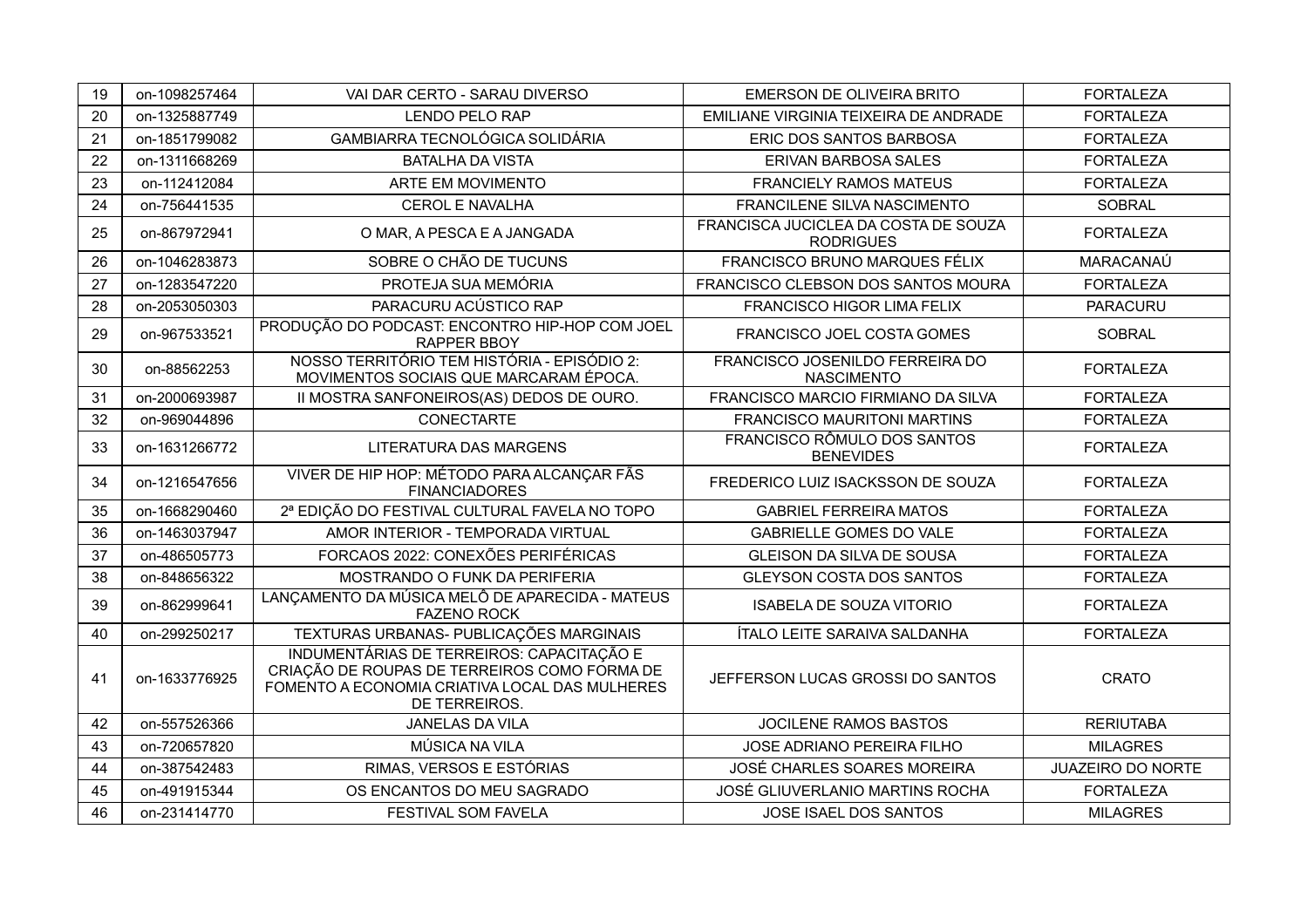| 47 | on-834690179  | PODCAST VOZES DA MACABOQUEIRA: COMUNICAÇÃO E<br>PROTAGONISMO NO CHÃO DO CEARENSE | <b>JOSÉ LIRA DUTRA</b>               | <b>GRANJA</b>            |
|----|---------------|----------------------------------------------------------------------------------|--------------------------------------|--------------------------|
| 48 | on-2145999659 | FORCAOS 2022: CONEXÕES PERIFÉRICAS                                               | JOSÉ RODRIGO PAIVA MONTE             | <b>FORTALEZA</b>         |
| 49 | on-1686048689 | CARTOGRAFIAS ANCESTRAIS MARACANAUENSES                                           | <b>ZWANGA NYACK</b>                  | <b>FORTALEZA</b>         |
| 50 | on-803811080  | MULHERES EMPREENDEDORAS DO CAMPO ALEGRE                                          | <b>JOSEFA COSTA BEZERRA</b>          | <b>JUAZEIRO DO NORTE</b> |
| 51 | on-599480689  | FESTIVAL DE CULTURA HIP HOP JANGURUSSU                                           | JULIANA MARIA TEIXERA DE MORAES      | <b>FORTALEZA</b>         |
| 52 | on-181299689  | TERREIRO SONORO: MESTRE ALDENIR, 90 ANOS DE<br><b>BRINCADEIRA.</b>               | KARINE FREIRE TELES                  | <b>FORTALEZA</b>         |
| 53 | on-1341720679 | LANÇAMENTO DO SITE DO ARTISTA TONY THUG O RAPPER                                 | KARLA GÉSCIA TAVEIRA QUEIROZ         | <b>BATURITÉ</b>          |
| 54 | on-1347429838 | <b>GRAPIXO PRIMITIVO</b>                                                         | KLEBSON ALBERTO QUEIROZ DE OLIVEIRA  | <b>FORTALEZA</b>         |
| 55 | on-281704358  | #NASAPIQUEGERA                                                                   | LARA DA SILVA GOMES                  | <b>FORTALEZA</b>         |
| 56 | on-1532389481 | "BORA ASSISTIR"                                                                  | <b>LEANDRO SARAIVA SENA</b>          | <b>HIDROLÂNDIA</b>       |
| 57 | on-1155349626 | DESENHO DE ATELIÊ: PERCURSOS PERIFÉRICOS                                         | LEONARDO DO NASCIMENTO GOMES         | <b>FORTALEZA</b>         |
| 58 | on-130305065  | ARTE & COMPOSIÇÃO                                                                | LÓIS JERÔNIMO ALEXANDRE              | <b>FORTALEZA</b>         |
| 59 | on-1607935965 | OFICINA CONSTRUINDO CASINHAS PARA OS PÁSSAROS<br>DA PRAÇA                        | LUCAS CORDEIRO VIDAL                 | <b>JUAZEIRO DO NORTE</b> |
| 60 | on-1635479274 | CONTOS DE ENCANTOS AFRICANOS                                                     | MARCOS ANTONIO RUANN ARRUDA HOLANDA  | <b>CRATO</b>             |
| 61 | on-1216161420 | MARQUINHOS CALUNGUEIRO                                                           | MARCOS ANTÔNIO SILVA DE ARAÚJO       | <b>ICAPUÍ</b>            |
| 62 | on-1443382712 | HOMOARTE - A ARTE NO SER                                                         | <b>MARCOS ARANHA FERREIRA</b>        | <b>APUIARÉS</b>          |
| 63 | on-1361202388 | PROJETO FANFARRA, CULTURA, DISCIPLINA E LAZER                                    | MARIA DO SOCORRO BATISTA DA SILVA    | ICÓ                      |
| 64 | on-1558527934 | ORIXÁS FEMININAS: MODELANDO VESTIMENTAS COM A<br>FORÇA DAS MULHERES DE AXÉ!      | MARIA GORETH COSTA DE JESUS          | <b>FORTALEZA</b>         |
| 65 | on-1186662814 | HISTÓRIAS ASSOMBROSAS QUE MINHA MÃE CONTAVA.                                     | MARIA MARLENE FERREIRA DO NASCIMENTO | <b>FORTALEZA</b>         |
| 66 | on-353396335  | EAH!PAPA                                                                         | <b>MAURICIO FARIA DOS SANTOS</b>     | <b>CRUZ</b>              |
| 67 | on-1615404347 | CORPO TERRITÓRIO: ARTE URBANA E (RE)EXISTÊNCIAS                                  | MIGUEL EMANUEL FURTADO DA SILVA      | <b>FORTALEZA</b>         |
| 68 | on-1718237011 | FOTODOC: MEMÓRIAS AFRICANAS                                                      | MOISÉS TAVARES CÁ                    | <b>ACARAPE</b>           |
| 69 | on-376712159  | PALHAÇARIA NA PERIFA                                                             | NIEPSON RODRIGUES DE OLIVEIRA MELO   | <b>FORTALEZA</b>         |
| 70 | on-1551642240 | UM MATULÃO DE ESTÓRIAS                                                           | PEDRO ERNESTO DE MORAIS DE JESUS     | <b>CRATO</b>             |
| 71 | on-1476291346 | PROJETO RIMAR & CRESCER                                                          | RAIMUNDA PRISCILA DO NASCIMENTO      | <b>CAUCAIA</b>           |
| 72 | on-1547323010 | ATELIÊ DE PRÁTICAS CRIATIVAS EM ARTES VISUAIS DO<br>PROJETO NOVA VIDA.           | RAWAN CARVALHO ALENCAR               | <b>CRATO</b>             |
| 73 | on-103117288  | MANGUE: HISTÓRIAS E BORDADOS                                                     | REGINA TIMBÓ CATUNDA                 | <b>FORTALEZA</b>         |
| 74 | on-1668957986 | MOSTRA RAPCORDEL                                                                 | RICARDO ALVES DA SILVA               | <b>CRATO</b>             |
| 75 | on-1768310302 | NEGRA ZÚMBIDA                                                                    | ROBERTA KELLY LIMA DA SILVA          | <b>FORTALEZA</b>         |
| 76 | on-2051605287 | <b>ENTRE LINHAS</b>                                                              | ROJANE ALVES DOS SANTOS              | <b>ITAPIPOCA</b>         |
| 77 | on-379804537  | <b>SHOW DELLAS</b>                                                               | SILVÉRIO DOS ANJOS FILHO             | <b>AQUIRAZ</b>           |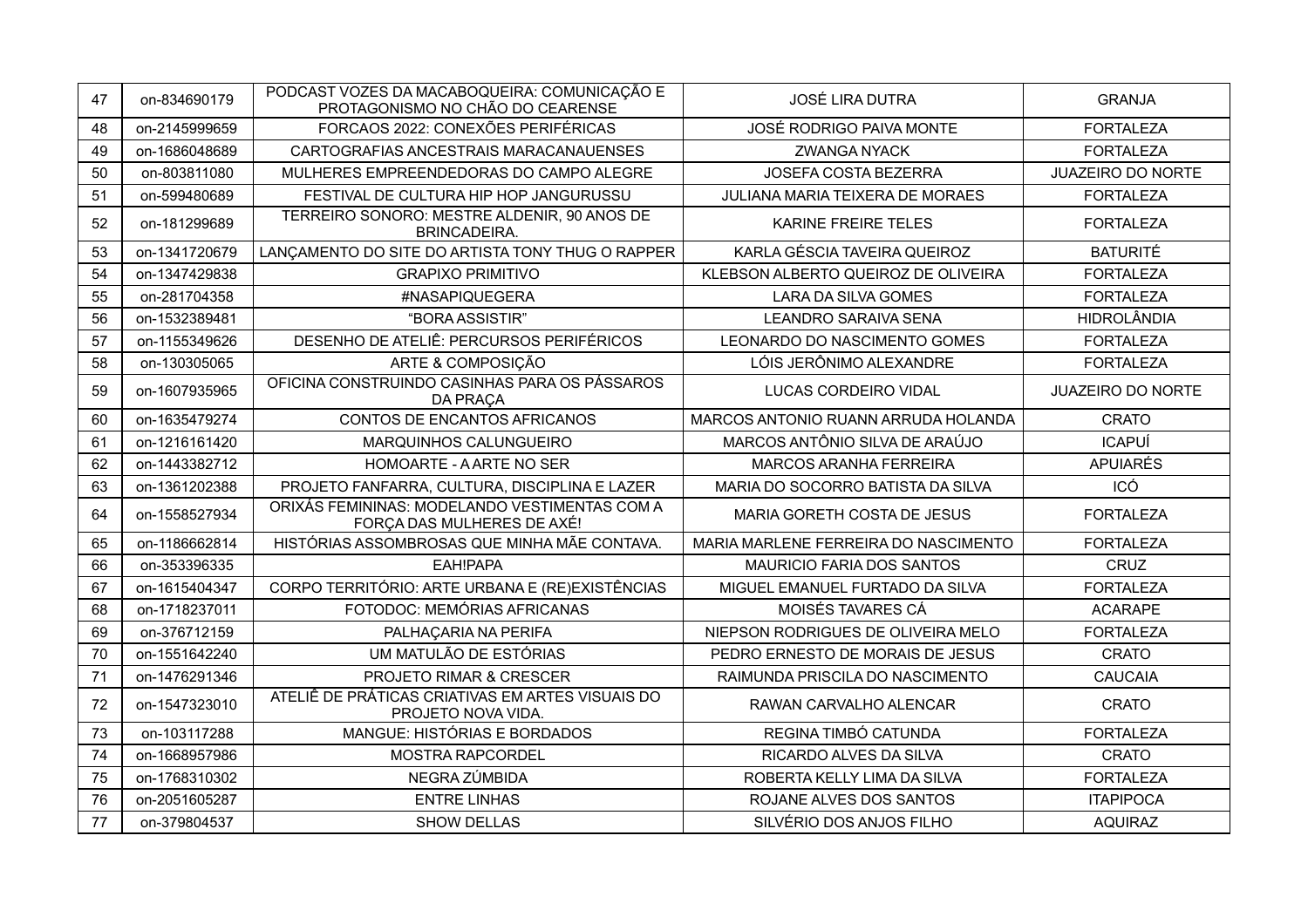| 78             | on-561452114  | <b>URUBUS</b>                                                                      | <b>THYAGO GOIS CORREIA</b>           | <b>FORTALEZA</b>       |
|----------------|---------------|------------------------------------------------------------------------------------|--------------------------------------|------------------------|
| 79             | on-1622632354 | POD CAST PODSERSAL                                                                 | <b>VICENTE WAGNER VIEIRA MACHADO</b> | <b>FORTALEZA</b>       |
| 80             | on-136852575  | PERFORMANCE/INSTALAÇÃO - NEGRUME DA GUERRA                                         | <b>VICTOR DE FREITAS DA SILVA</b>    | <b>FORTALEZA</b>       |
| 81             | on-1507021059 | FRAGMENTOS: DE UMA VIVÊNCIA E HISTÓRIA PERIFÉRICA<br>DAS COSTUREIRAS DO GENIBAÚ.   | <b>WENDY MESQUITA DE MORAIS</b>      | <b>FORTALEZA</b>       |
| 82             | on-108070209  | <b>BLUES DA LESTE EP</b>                                                           | WILLIAM VICTOR DE COUTO FERREIRA     | <b>FORTALEZA</b>       |
|                |               | <b>CATEGORIA-GRUPOS/COLETIVOS</b>                                                  |                                      |                        |
| $N^{\Omega}$   | Nº Inscrição  | Projeto                                                                            | Proponente                           | Município              |
| 1              | on-216012015  | ESPETÁCULO NAVIO NEGREIRO CEARÁ NEGRO                                              | ADDA QUILOMBOLA                      | <b>TURURU</b>          |
| $\overline{2}$ | on-834564235  | <b>ALVOROÇO</b>                                                                    | AMANDA LARISSA SILVA FREIRE          | <b>FORTALEZA</b>       |
| 3              | on-2011638419 | FESTIVAL NACIONAL CAPOEIRA CONVIDA                                                 | ANABEL BERNARDO PINHEIRO             | <b>FORTALEZA</b>       |
| $\overline{4}$ | on-1266316772 | BOOM BOOM BLACK NA RESISTÊNCIA PRETA DE FORTALEZA                                  | ANGÉLICA LAÍS SILVA FREIRE           | <b>FORTALEZA</b>       |
| 5              | on-283993127  | MOSTRA DE TALENTOS DA PERIFERIA                                                    | ANTÔNIO CLÁUDIO DA SILVA             | <b>FORTALEZA</b>       |
| 6              | on-1911164272 | <b>MAR DE GINGA</b>                                                                | <b>ANTONIO FÁBIO MENDES LESSA</b>    | <b>FORTALEZA</b>       |
| 7              | on-1824595001 | SONS DO GUETO: SOUND SYSTEM NA REGIÃO METROPOLITANA<br>DE FORTALEZA.               | ANTONIO FERREIRA DE SOUSA NETO       | <b>MARANGUAPE</b>      |
| 8              | on-1453290509 | <b>BATUQUE NA SENZALA</b>                                                          | ANTONIO JEFFERSON COSTA DE SOUZA     | <b>CAUCAIA</b>         |
| 9              | on-1394895058 | FESTIVAL POTÊNCIAS PERIFÉRICAS ARTE/CULTURA E<br>PENSAMENTO.                       | APOLINÁRIO ALVES DE ALENAR           | <b>FORTALEZA</b>       |
| 10             | on-1905394395 | IX FESTIVAL DO PASSINHO - ED. FORTALEZA DO REGGAE AO<br>VOGUE!                     | <b>BRUNO LIMA ANDRADE</b>            | <b>CAUCAIA</b>         |
| 11             | on-395393422  | 3ª EDIÇÃO DA AMOSTRA DE TALENTOS DA PERIFERIA - A LIVE                             | <b>CACIA MARIA RAMOS MATEUS</b>      | <b>FORTALEZA</b>       |
| 12             | on-351894689  | FLORESCER NO BOM JARDIM: MARGARIDA EM TERRA<br>PERIFÉRICA                          | CÁRITA GARDÊNIA DE SOUSA CAMPOS      | <b>FORTALEZA</b>       |
| 13             | on-1346852317 | "INEXPLICAVELMENTE CAPOEIRA!" - CURTA TEMPORADA NO<br>CENTRO CULTURAL MESTRE LULA. | CARLA MARA HENRIQUE SILVA            | <b>FORTALEZA</b>       |
| 14             | on-1930834569 | FESTIVAL MEL GOMES DE ARTE E CULTURA                                               | CARLOS DANIEL DE JESUS LEITE         | <b>CAUCAIA</b>         |
| 15             | on-1680892745 | <b>UM SARAU NATALINO</b>                                                           | DARLYSON RODRIGUES BENEDITO          | CANINDÉ                |
| 16             | on-1182085264 | ESCOLA DE ARTES COMUNITÁRIA                                                        | DEREK COSTA VELASCO                  | JIJOCA DE JERICOACOARA |
| 17             | on-274156482  | LONAS ABERTAS COM A FAMÍLIA BARRUADA                                               | DIEGO CLAYTON DA SILVA GOIS          | <b>CAUCAIA</b>         |
| 18             | on-559228444  | SARAU BATE PALMAS                                                                  | <b>ELANE FIDELES LIMA</b>            | <b>FORTALEZA</b>       |
| 19             | on-1546615409 | <b>MANOBRA RADICAL</b>                                                             | FELIPE DE SOUSA MAIA                 | <b>FORTALEZA</b>       |
| 20             | on-1419345162 | 1ª FESTIVAL DE HIP HOP - ETAPA BREAKDANCE                                          | FRANCISCO ALBERTO RODRIGUES DA SILVA | <b>BATURITÉ</b>        |
| 21             | on-9318526    | LINHAS TRANS, VIDAS COLORIDAS                                                      | <b>FRANCISCO CARLOS FREITAS</b>      | <b>FORTALEZA</b>       |
| 22             | on-569380425  | <b>TARDINHA</b>                                                                    | FRANCISCO DIEGO DE CARVALHO MOREIRA  | <b>CRATO</b>           |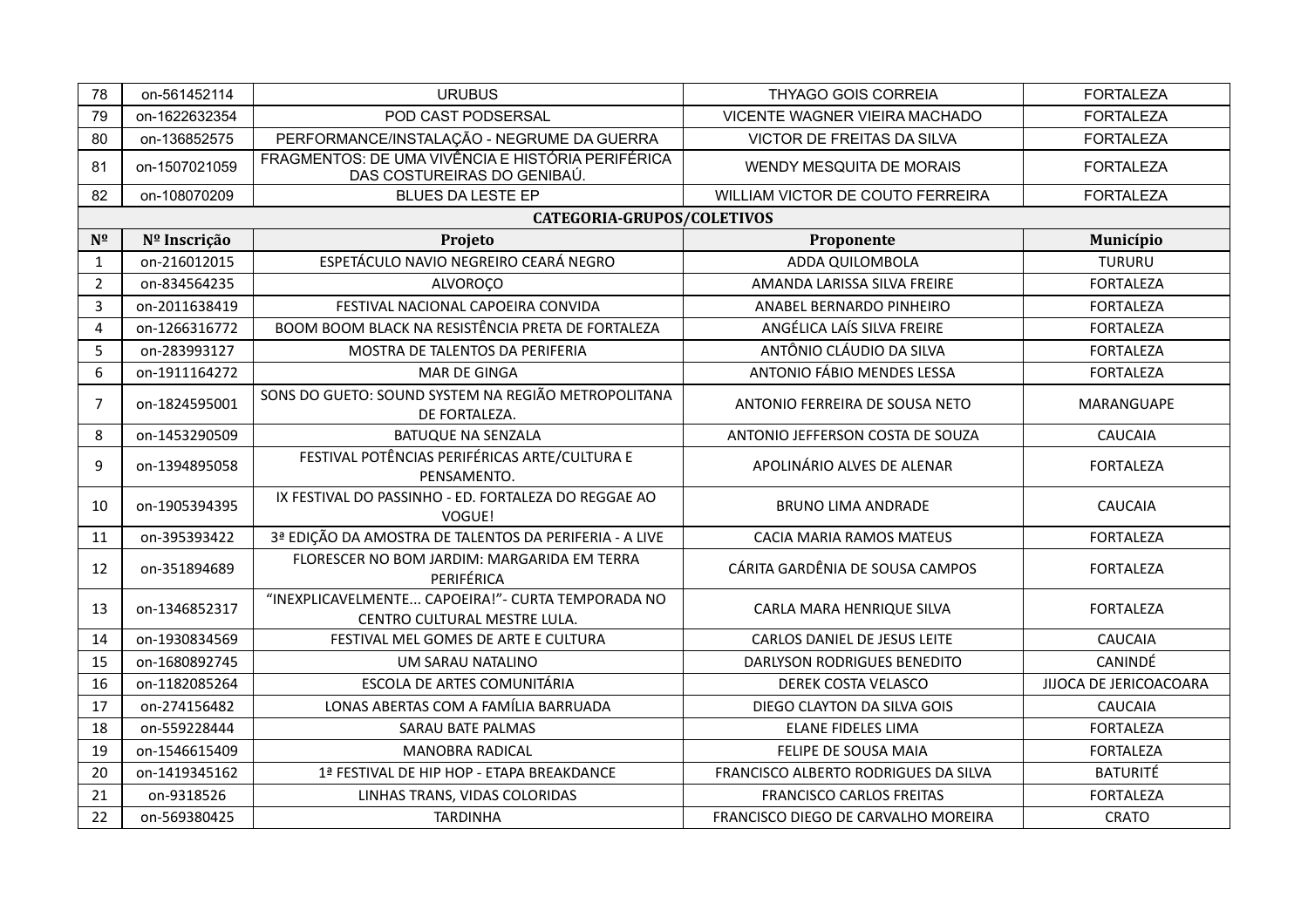| 23 | on-1074493192 | DO HIP-HOP AO OPANIJÉ                                                                                                                                                                                                                                       | FRANCISCO ROBERTO PEREIRA DE SOUSA                  | <b>FORTALEZA</b>  |
|----|---------------|-------------------------------------------------------------------------------------------------------------------------------------------------------------------------------------------------------------------------------------------------------------|-----------------------------------------------------|-------------------|
| 24 | on-1963592850 | REC - RUA, EDUCAÇÃO E CULTURA                                                                                                                                                                                                                               | FRANCISCO RONALDO SILVA COSTA                       | <b>FORTALEZA</b>  |
| 25 | on-97333683   | CULTURA NA PERIFERIA AO SOM DO BERIMBAU                                                                                                                                                                                                                     | FRANCISCO WELLINGTON CAVALCANTE<br><b>RODRIGUES</b> | SOBRAL            |
| 26 | on-1464603098 | PRIMEIRO VOOU                                                                                                                                                                                                                                               | <b>GABRIELY SILVA MACHADO</b>                       | <b>FORTALEZA</b>  |
| 27 | on-607340121  | PROJETO SOCIO CULTURAL KEBRA MOLA                                                                                                                                                                                                                           | HERMES NOGUEIRA EVANGELISTA JUNIOR                  | <b>FORTALEZA</b>  |
| 28 | on-1777156452 | REGGAE DANÇA BERÊ                                                                                                                                                                                                                                           | IZAMARA DE ALMEIDA COSTA                            | <b>FORTALEZA</b>  |
| 29 | on-1020797206 | FARINHA POUCA, MEU PIRÃO PRIMEIRO                                                                                                                                                                                                                           | JÉSSICA DE ARAÚJO TAVARES                           | <b>FORTALEZA</b>  |
| 30 | on-1543117640 | VETES, CURUMINS E ERÊS - A BRINCADEIRA É A DESCULPA PARA<br>O ENCONTRO.                                                                                                                                                                                     | JÉSSICA LOURENÇA DA SILVA                           | <b>FORTALEZA</b>  |
| 31 | on-1622762799 | PERIFERIA É HORA DE BRINCAR, COMBATENDO A VIOLÊNCIA<br>COM CULTURA POPULAR                                                                                                                                                                                  | JESSICA TOMAZ DA SILVA                              | <b>FORTALEZA</b>  |
| 32 | on-737684675  | O PODER CURATIVO DAS FOLHAS                                                                                                                                                                                                                                 | JOÃO BATISTA PEREIRA DA SILVA                       | <b>FORTALEZA</b>  |
| 33 | on-1936276720 | YALODÊ                                                                                                                                                                                                                                                      | JOÃO HUGO COSTA ALBUQUERQUE                         | <b>FORTALEZA</b>  |
| 34 | on-1876559689 | PERIFERIA PRETA: NOIS É DA QUEBRADA.                                                                                                                                                                                                                        | JOHN WESLEY DE OLIVEIRA MONTEIRO                    | <b>BATURITÉ</b>   |
| 35 | on-1784183129 | ZÉ ALMIR E AS MARIAS                                                                                                                                                                                                                                        | JOSÉ ALEXANDRE DA SILVA LIMA                        | <b>FORTALEZA</b>  |
| 36 | on-250885725  | NOSSA HISTÓRIA                                                                                                                                                                                                                                              | JOSE AUGUSTO CESAR SILVA                            | SANTANA DO ACARAÚ |
| 37 | on-2078543274 | ARTE NA PERIFERIA                                                                                                                                                                                                                                           | JOSÉ FLÁVIO CHAGAS                                  | <b>IGUATU</b>     |
| 38 | on-234241330  | CARETAS DA CIDADANIA - REISADO INFANTIL ITINERANTE                                                                                                                                                                                                          | JOSÉ JONES CRUZ SOUSA                               | <b>GROAÍRAS</b>   |
| 39 | on-2112695670 | CARAVANA CULTURAL                                                                                                                                                                                                                                           | JOSÉ MARCELO MACHADO DOS SANTOS                     | <b>FORTALEZA</b>  |
| 40 | on-1195324263 | ÓRÍN ÀSÉ : CÂNTICOS SAGRADOS                                                                                                                                                                                                                                | JOSÉ THIAGO FERREIRA DA SILVA                       | <b>FORTALEZA</b>  |
| 41 | on-878774740  | II MOSTRA FAVELA EM DIÁSPORA                                                                                                                                                                                                                                | JULYA LETHYCIA ARAÚJO LIBANIO                       | <b>FORTALEZA</b>  |
| 42 | on-979140156  | ESCOLA ITINERANTE DE DRAMATURGIA                                                                                                                                                                                                                            | <b>LUCAS MARTINS DIAS</b>                           | <b>FORTALEZA</b>  |
| 43 | on-869295471  | GASTRONOMIA EM TERRITÓRIOS ARTÍSTICOS E CRIATIVOS DE<br>PERIFERIAS DO CEARÁ: O PRATINHO COMO COMIDA DE RUA                                                                                                                                                  | LUCAS PINTO ALVES                                   | <b>FORTALEZA</b>  |
| 44 | on-786181652  | DIVERSOS CORPOS - SUSTENTABILIDADE E INCLUSÃO NA MODA                                                                                                                                                                                                       | <b>MARCIA HELENA NUNES RODRIGUES</b>                | <b>FORTALEZA</b>  |
| 45 | on-1634208560 | BATUQUE OMORISÁ DE MULHERES O ENCANTOS DAS YABÁS                                                                                                                                                                                                            | MARCOS ANTONIO SILVA AMORIM                         | <b>FORTALEZA</b>  |
| 46 | on-1320121672 | MARIAS NA COMUNIDADE -O USO DA LUDICIDADE ATRAVÉS DAS<br>BRINCADEIRAS TRADICIONAIS POPULARES COMO FERRAMENTA<br>FACILITADORA NAS OFICINAS DE ARTE EDUCAÇÃO E CULTURA<br>POPULAR DO GRUPO SOMOS TODAS MARIAS NA COMUNIDADE<br>DAS GOIABEIRAS/BARRA DO CEARÁ. | MARIA APARECIDA DE SOUSA MOURA                      | <b>FORTALEZA</b>  |
| 47 | on-882199800  | SARAU E TRADIÇÃO: LUIZ, O REI DO BAIÃO!                                                                                                                                                                                                                     | MARIA DE LOURDES FERREIRA DE FREITAS                | <b>CANINDE</b>    |
| 48 | on-898315858  | ILÚ AYÒ: RITMOS AFRO-BRASILEIROS NA COMUNIDADE COCOS                                                                                                                                                                                                        | <b>MARIA EDINA MARQUES FERREIRA</b>                 | <b>GRANJEIRO</b>  |
| 49 | on-1553032597 | CINERGIA - TERCEIRA TEMPORADA.                                                                                                                                                                                                                              | MARIA GISLÂNDIA BARROS DE PAULO                     | <b>FORTALEZA</b>  |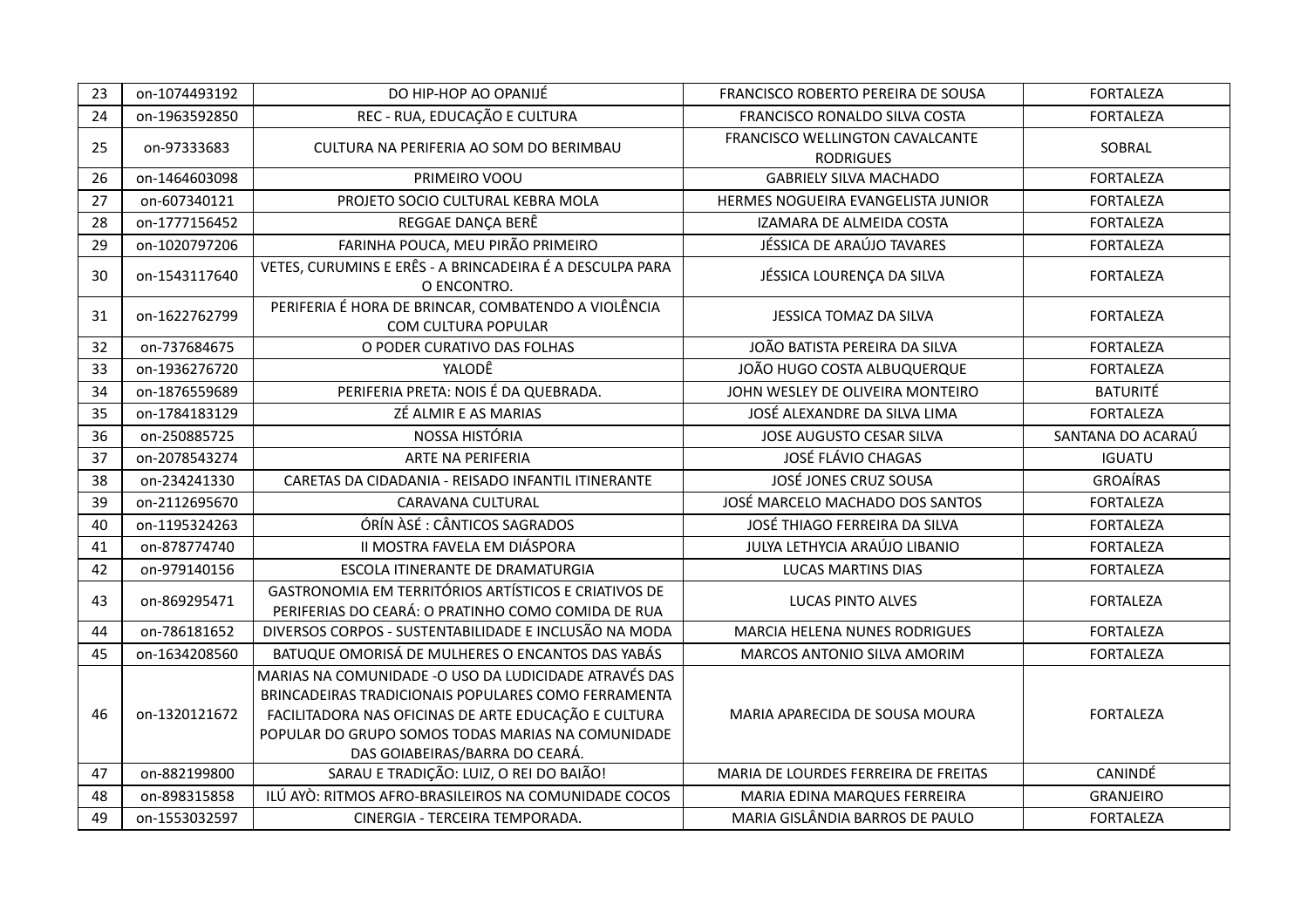| 50 | on-770251976  | <b>SOL DA PERIFERIA</b>                                          | MARIA MONIQUE DE SOUZA SANTOS     | <b>FORTALEZA</b>         |
|----|---------------|------------------------------------------------------------------|-----------------------------------|--------------------------|
| 51 | on-1399129108 | CINE CLUBINHO MAIS CULTURA                                       | MARILIA GABRIELA FERREIRA DE SÓSA | <b>FORTALEZA</b>         |
| 52 | on-1078934643 | PERIFERIA NÃO BREKA. É BREAK!                                    | <b>MATEUS REINALDO DA SILVA</b>   | PARACURU                 |
| 53 | on-1070235168 | MÚSICA NA QUEBRADA                                               | MATHEUS ARAÚJO DE VASCONCELOS     | <b>FORTALEZA</b>         |
| 54 | on-462899653  | SONS DA FAVELA                                                   | MAURÍCIO RIBEIRO DUARTE           | <b>FORTALEZA</b>         |
| 55 | on-1249060895 | QUIMBANDARIAS: TEMPO DE CURA                                     | PAOLLA MENCHETTI MARTINS          | <b>FORTALEZA</b>         |
| 56 | on-1946769211 | MOSTRA BTT DE POESIAS PERIFÉRICAS DE MARACANAÚ                   | PAULA JORDANA GOMES DO NASCIMENTO | MARACANAÚ                |
| 57 | on-1196194064 | CURSO DE REPRODUÇÃO DE SABERES DO OFÍCIO DA BAIANA DO<br>ACARAJÉ | PAULO RICARDO MUNIZ DA COSTA      | <b>FORTALEZA</b>         |
| 58 | on-299332448  | QUARTA COM MÚSICA NA PRAÇA                                       | PEDRO ALVES FEITOSA CAVALCANTE    | TAUÁ                     |
| 59 | on-479663280  | SARAU DA INFÂNCIA                                                | SUZIANE GOMES DE ARAÚJO           | <b>FORTALEZA</b>         |
| 60 | on-1899324711 | NUMA NOITE CULTURAL: SARAU E INCLUSÃO                            | TAINARA JEHNIFER NUNES GOMES      | CANINDÉ                  |
| 61 | on-2014856452 | O TEATRO QUE SE MOVE                                             | TAYNARA VIANA SOUSA               | <b>FORTALEZA</b>         |
| 62 | on-1482584909 | EXPOSIÇÃO FLUIR                                                  | TAYNNÁ PEIXOTO DE ALENCAR         | BARBALHA                 |
| 63 | on-799099523  | PROJETO CARMELITA DE CAPOEIRA E CULTURA AFRO-<br>BRASILEIRA.     | <b>TIAGO DA SILVA</b>             | <b>CRATO</b>             |
| 64 | on-601892366  | JANELA DA COMUNIDADE                                             | VALDENOR XAVIER DE MOURA          | <b>FORTALEZA</b>         |
| 65 | on-473379187  | MILAGRE NAS ÁGUAS                                                | WESLEN SILVA PAIVA                | <b>FORTALEZA</b>         |
| 66 | on-1694766998 | HORTA DA QUEBRADA CULTURAL                                       | <b>WESLEY DE FREITAS PEREIRA</b>  | <b>JUAZEIRO DO NORTE</b> |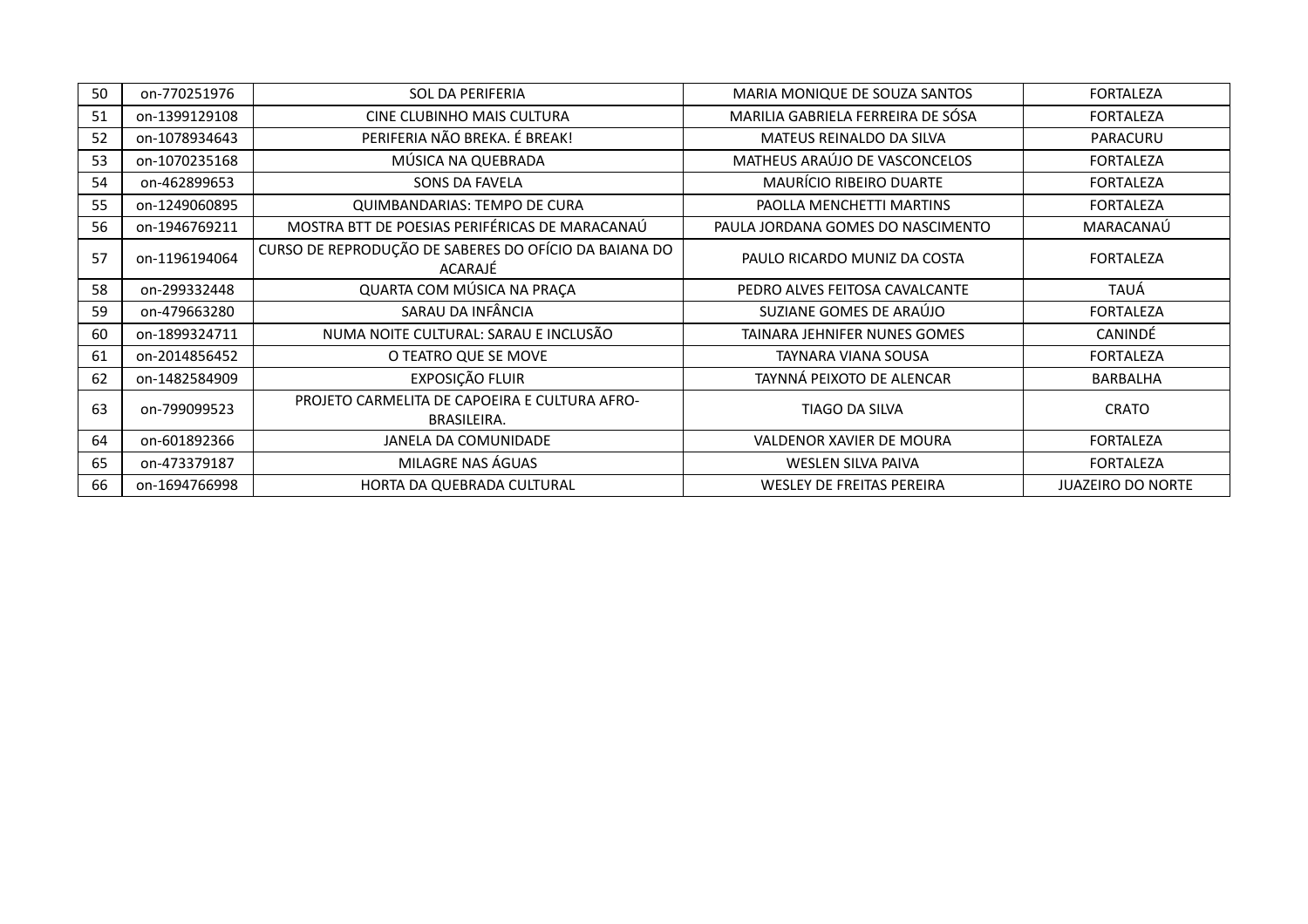



## **EDITAL CEARÁ DA CIDADANIA E DIVERSIDADE CULTURAL - TERRITÓRIOS ARTÍSTICOS E CRIATIVOS DE PERIFERIAS DO CEARÁ RESULTADO PRELIMINAR DA HABILITAÇÃO DA INSCRIÇÃO - DIVULGADO EM 30/03/2022**

|              | LISTA DE INABILITADOS |                                                                                            |                                       |                  |                                                                                                                                                                                                                                                      |  |
|--------------|-----------------------|--------------------------------------------------------------------------------------------|---------------------------------------|------------------|------------------------------------------------------------------------------------------------------------------------------------------------------------------------------------------------------------------------------------------------------|--|
|              |                       |                                                                                            | <b>CATEGORIA ARTISTAS INDIVIDUAIS</b> |                  |                                                                                                                                                                                                                                                      |  |
| $N^{\Omega}$ | Nº Inscrição          | Projeto                                                                                    | Proponente                            | Município        | MOTIVO DA INABILITAÇÃO                                                                                                                                                                                                                               |  |
|              | on-49052653           | ARTECIDADE                                                                                 | ALEXANDRE LUCAS SILVA                 | CRATO            | Descumprimento: Comprovante de<br>endereço atualizado nos últimos 3<br>meses (obrigatório), Declaração de<br>residência (caso o comprovante de<br>residência seja em nome de terceiros)                                                              |  |
| 2            | on-241248415          | <b>CYPHER RITMO E POESIA</b>                                                               | ANA CARLA EUFRASIO MENESES            | <b>SOBRAL</b>    | Descumprimento do Comprovação de<br>Atuação na Periferia                                                                                                                                                                                             |  |
| 3            | on-1885538013         | CAPOEIRARTE CULTURA E CIDADANIA                                                            | BEATRIZ FERREIRA FACO                 | <b>EUSÉBIO</b>   | Descumprimento do Comprovação de<br>Atuação na Periferia                                                                                                                                                                                             |  |
| 4            | on-666575210          | À DERIVA NA AMÉRICA DO SUL-NÁUFRAGOS NA<br>PERIFA.                                         | <b>BRENA CANTO BASTOS</b>             | <b>FORTALEZA</b> | Descumprimento do Comprovação de<br>Atuação na Periferia                                                                                                                                                                                             |  |
| 5            | on-1013121151         | FEIRA GASTRONÔMICA E CULTURAL DO BAIRRO<br>PRESIDENTE KENNEDY                              | <b>BRUNO SAMPAIO LAURENIO</b>         | <b>FORTALEZA</b> | Descumprimento do Comprovação de<br>Atuação na Periferia                                                                                                                                                                                             |  |
| 6            | on-1677018908         | <b>VIVA ZUMBI</b>                                                                          | CARLOS ANTONIO DOS SANTOS<br>LIMA     | CRATO            | Descumprimento: CÒPIA RG e CPF<br>(obrigatório), Comprovante de endereço<br>atualizado nos últimos 3 meses<br>(obrigatório), Declaração de residência<br>(caso o comprovante de residência seja<br>em nome de terceiros), Ações de<br>Acessibilidade |  |
|              | on-673135958          | ARTE CIRCULAR NO PIRAMBU - OFICINA DE ARTE<br>ACESSÍVEL PARA NÃO-OUVINTES                  | CAROLINA MOTA CAPASSO                 | <b>FORTALEZA</b> | Descumprimento do CÒPIA RG e CPF<br>(obrigatório)                                                                                                                                                                                                    |  |
| 8            | on-93466906           | SABORES ESQUECIDOS - UM RESGATE DAS<br>PLANTAS ALIMENTÍCIAS NÃO CONVENCIONAIS -<br>PANC'S. | CLAUDEMI DA SILVA DE SOUZA            | CAUCAIA          | Descumprimento do Comprovação de<br>Atuação na Periferia                                                                                                                                                                                             |  |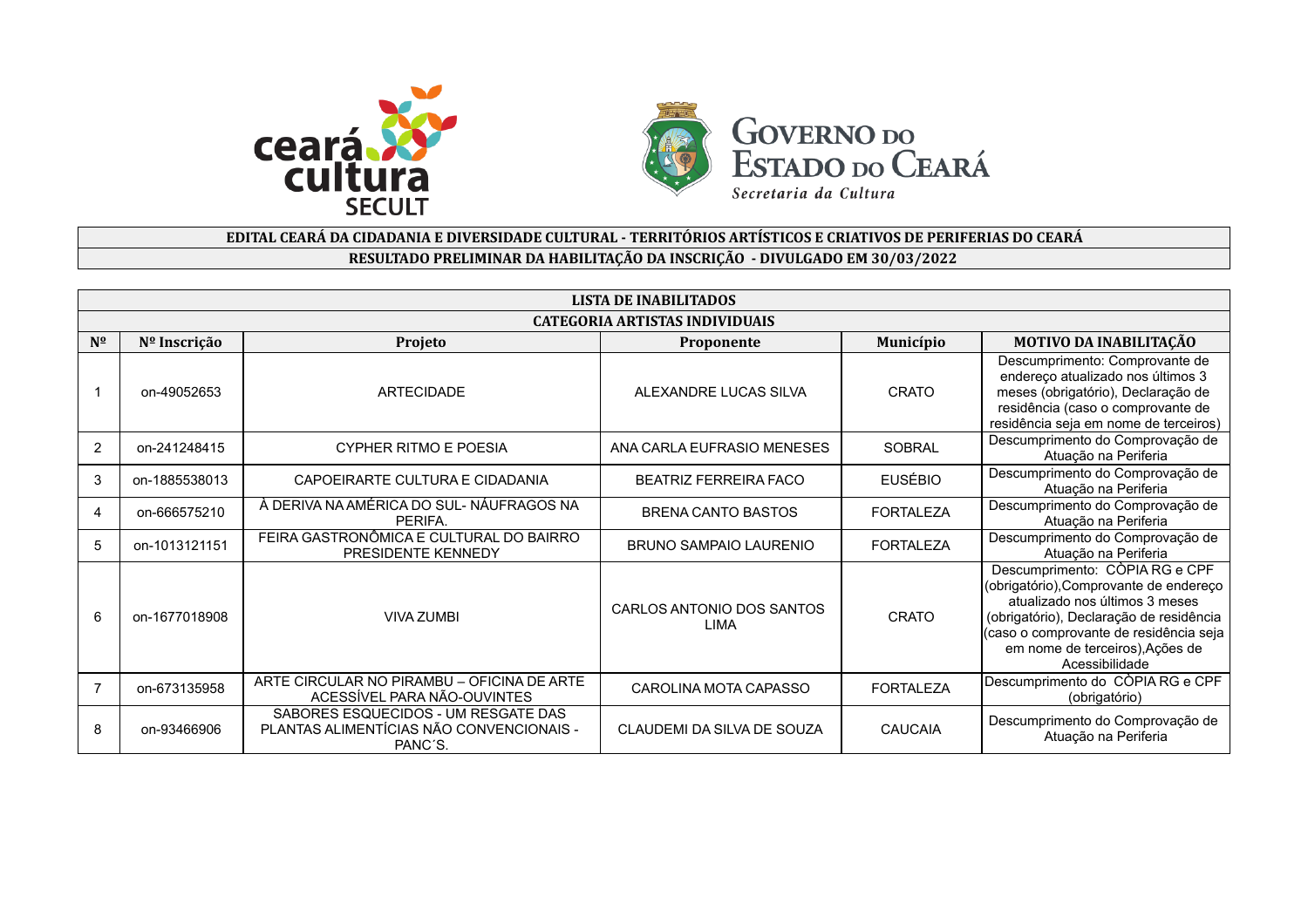| 9  | on-2090093946 | FESTIVAL PÃO NOSSO DE CADA DIA                                   | DANIEL RIBEIRO GUIMARÃES                             | <b>FORTALEZA</b>                  | Descumprimento: Comprovante de<br>endereço atualizado nos últimos 3<br>meses (obrigatório), Currículo com<br>histórico de<br>atuação artístico e/ou cultural nos<br>últimos 02 (dois) anos (obrigatório) |
|----|---------------|------------------------------------------------------------------|------------------------------------------------------|-----------------------------------|----------------------------------------------------------------------------------------------------------------------------------------------------------------------------------------------------------|
| 10 | on-13132388   | <b>CANTA PERIFERIA</b>                                           | <b>EDSON BEZERRA FONTELES</b>                        | <b>SOBRAL</b>                     | Descumprimento do Comprovação de<br>Atuação na Periferia                                                                                                                                                 |
| 11 | on-1665089585 | UNIVERSO FEMININO                                                | EMANUELLE DE ABREU CÂMARA<br><b>SILVA</b>            | <b>CAUCAIA</b>                    | Descumprimento do Comprovação de<br>Atuação na Periferia                                                                                                                                                 |
| 12 | on-1094220438 | ARTESANARIAS DE QUEBRADA                                         | ERICK SOUSA DE SOUS                                  | <b>FORTALEZA</b>                  | Descumprimento: CÒPIA RG e CPF<br>(obrigatório), Comprovante de endereço<br>atualizado nos últimos 3 meses<br>(obrigatório)                                                                              |
| 13 | on-1772836075 | 1ª PARADA LGBTQIA+ DE MILAGRES                                   | FRANCINALDO DE SOUSA SANTOS                          | <b>MILAGRES</b>                   | Descumprimento: Currículo com<br>histórico de<br>atuação artístico e/ou cultural nos<br>últimos 02 (dois) anos (obrigatório),<br>Comprovação de Atuação na Periferia                                     |
| 14 | on-908134171  | ARTESANATO DA ALDEIA GIRITA                                      | FRANCISCA ÂNGELA PEREIRA DA<br><b>SILVA</b>          | <b>MONSENHOR</b><br><b>TABOSA</b> | Descumprimento: Ficha técnica (com<br>nome, função e breve currículo dos<br>integrantes) (obrigatório),<br>Comprovação de Atuação na Periferia                                                           |
| 15 | on-274494589  | CIRANDA DE SABERES ARTÍSTICOS E CULTURAIS<br><b>DA LUSOFONIA</b> | FRANCISCA TAINARA EUGENIO DA<br><b>SILVA</b>         | QUIXADÁ                           | Descumprimento do Comprovação de<br>Atuação na Periferia                                                                                                                                                 |
| 16 | on-367160944  | SEMINÁRIO LOWBROW                                                | <b>FRANCISCO CHARLES ARAUJO</b><br><b>LESSA FILH</b> | <b>CRATO</b>                      | Descumprimento do Comprovação de<br>Atuação na Periferia                                                                                                                                                 |
| 17 | on-819359482  | <b>POETRIAS</b>                                                  | <b>FRANCISCO RONIELLE TEIXEIRA</b><br><b>DUARTE</b>  | <b>SOBRAL</b>                     | Descumprimento: Comprovação de<br>Atuação na Periferia, Ações de<br>Acessibilidade                                                                                                                       |
| 18 | on-167455725  | ARTE DRAG EM CENA                                                | <b>GLOSS ALVES</b>                                   | MASSAPÊ                           | Descumprimento do Comprovação de<br>Atuação na Periferia                                                                                                                                                 |
| 19 | on-1744852525 | CINE BROCA: TEM REFRI E TEM PIPOCA!                              | <b>IGOR CÂNDIDO DE LIMA</b>                          | MARACANAÚ                         | Descumprimento do Comprovação de<br>Atuação na Periferia                                                                                                                                                 |
| 20 | on-984901119  | <b>WORKSHOP 85</b>                                               | <b>ISABELE CARVALHO SILVA</b>                        | <b>FORTALEZA</b>                  | Descumprimento do Declaração de<br>residência (caso o comprovante de<br>residência seja em nome de terceiros)                                                                                            |
| 21 | on-237986168  | A PUJANÇA DAS MATAS CEARENSES                                    | JESSÉ MARTINS ALVES FERREIRA                         | CAUCAIA                           | Descumprimento do Comprovação de<br>Atuação na Periferia                                                                                                                                                 |
| 22 | on-2042178487 | ESCOLA DE CIRCO E TEATRO INFANTIL DO SERTÃO<br><b>CENTRAL</b>    | JONH WELLINGTON RICARDO DA<br><b>SILVA</b>           | QUIXERAMOBIM                      | Descumprimento do Comprovação de<br>Atuação na Periferia                                                                                                                                                 |
| 23 | on-1885541085 | TONY THUG O RAPPER                                               | KARLA GÉSCIA T QUEIROZ                               | <b>BATURITÉ</b>                   | Descumprimento do Comprovação de<br>Atuação na Periferia                                                                                                                                                 |
| 24 | on-1426602051 | MONTÃO DE ARTE NA RURAL, VENHA CURTIR COM<br>A MIAU!             | LAÍS DA COSTA SANTOS                                 | <b>CAUCAIA</b>                    | Descumprimento do Comprovação de<br>Atuação na Periferia                                                                                                                                                 |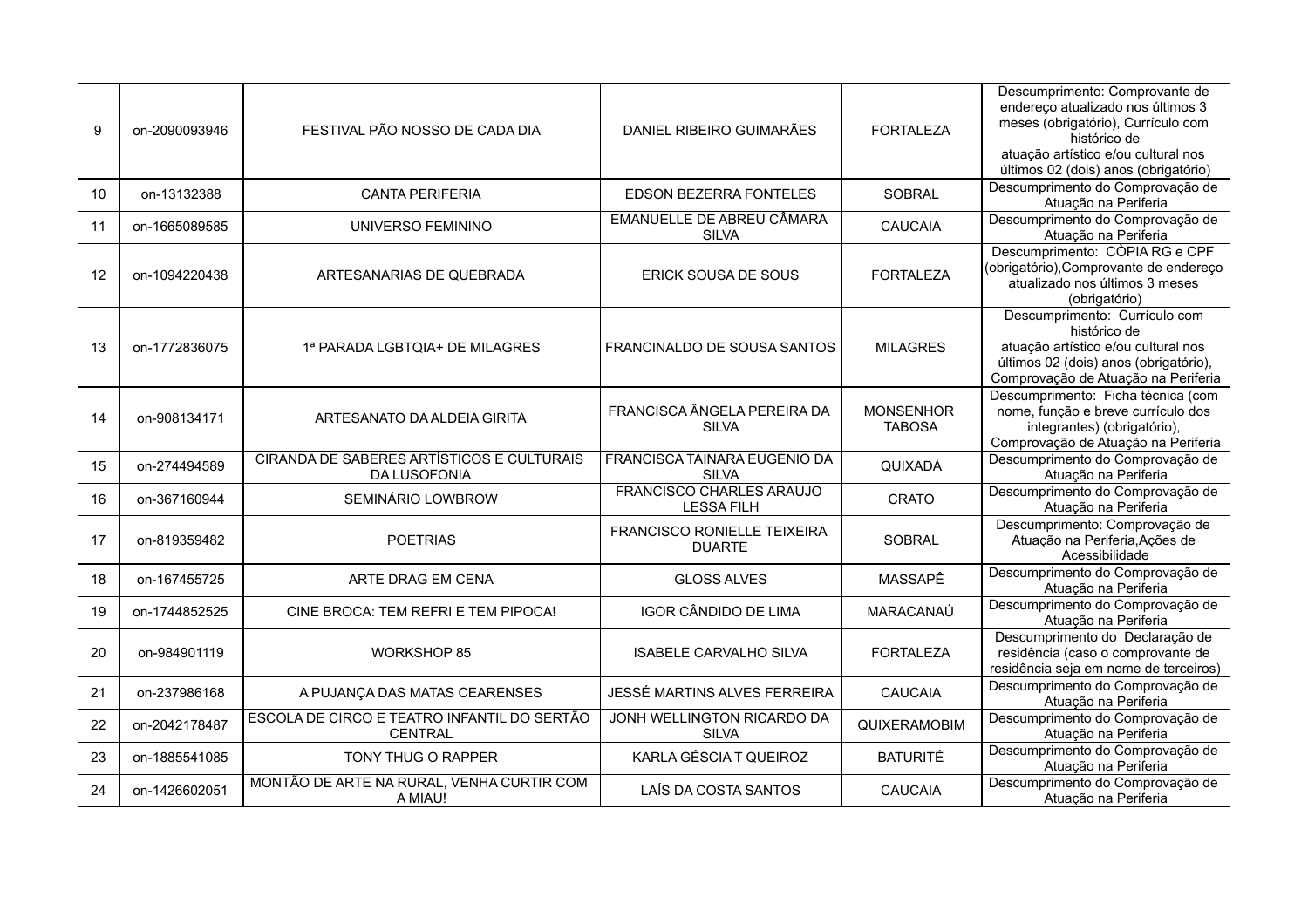| 25 | on-2020874598 | PROJETO FEBE - COMUNIDADE NOVA VIDA                                                                                 | LEVI DE OLIVEIRA QUEIROZ                      | <b>FORTALEZA</b> | Descumprimento do Currículo com<br>histórico de<br>atuação artístico e/ou cultural nos<br>últimos 02 (dois) anos (obrigatório)                                                                                                                                    |
|----|---------------|---------------------------------------------------------------------------------------------------------------------|-----------------------------------------------|------------------|-------------------------------------------------------------------------------------------------------------------------------------------------------------------------------------------------------------------------------------------------------------------|
| 26 | on-1099856671 | QUE FILME É HOJE                                                                                                    | <b>LUAN RODRIGUES DO</b><br><b>NASCIMENTO</b> | <b>SOBRAL</b>    | Descumprimento do Comprovação de<br>Atuação na Periferia                                                                                                                                                                                                          |
| 27 | on-2032028398 | MULHERES EM MOVIMENTO                                                                                               | LUANA ARAÚJO DE SOUZA                         | <b>CRATO</b>     | Descumprimento do Comprovação de<br>Atuação na Periferia                                                                                                                                                                                                          |
| 28 | on-447623799  | MOSTRA PLURICULTURAL DE AMANIUTUBA (OURO<br>BRANCO).                                                                | LUCAS AMÂNCIO BARBOSA DE<br><b>SANTANA</b>    | <b>CRATO</b>     | Descumprimento: CÒPIA RG e CPF<br>(obrigatório), Comprovação de Atuação<br>na Periferia                                                                                                                                                                           |
| 29 | on-86646721   | LABORATÓRIO DO CONFINAMENTO                                                                                         | <b>LUCAS DINIZ VAZ</b>                        | <b>FORTALEZA</b> | Descumprimento: Declaração de<br>residência (caso o comprovante de<br>residência seja em nome de terceiros),<br>Ações de Acessibilidade                                                                                                                           |
| 30 | on-2033529291 | PREVENINDO COM HUMOR                                                                                                | <b>LUCIANO ALVES LOPES</b>                    | <b>FORTALEZA</b> | Descumprimento: CÓPIA RG e CPF<br>(obrigatório), Comprovação de Atuação<br>na Periferia                                                                                                                                                                           |
| 31 | on-2126384092 | PROJETO COALHO                                                                                                      | LUCILDA CAVALCANTE LOURENÇO                   | <b>CAUCAIA</b>   | Descumprimento: Declaração de<br>residência (caso o comprovante de<br>residência seja em nome de terceiros),<br>Currículo com histórico de<br>atuação artístico e/ou cultural nos<br>últimos 02 (dois) anos (obrigatório),<br>Comprovação de Atuação na Periferia |
| 32 | on-1352028607 | <b>ENTRE FOLHAS E BENÇÃOS: AS</b><br>REZADEIRAS/BENZEDEIRAS E<br>REZADORES/BENZEDORES EM ACARAPE E<br>REDENÇÃO - CE | MARCIA KARINE GOMES GARCEZ                    | <b>CAUCAIA</b>   | Descumprimento do Comprovação de<br>Atuação na Periferia                                                                                                                                                                                                          |
| 33 | on-218326385  | <b>GATA LÁ DAZAREA</b>                                                                                              | MARIA ANGELICA BATISTA DA<br><b>SILVA</b>     | MARACANAÚ        | Descumprimento: Comprovante de<br>endereço atualizado nos últimos 3<br>meses (obrigatório), Comprovação de<br>Atuação na Periferia                                                                                                                                |
| 34 | on-724135053  | HORA DE DANÇAR                                                                                                      | MARIA CLARA TELES DOURADO<br>DE ARAGÃO        | <b>SOBRAL</b>    | Descumprimento do Comprovação de<br>Atuação na Periferia                                                                                                                                                                                                          |
| 35 | on-1536243448 | DO ANCESTRAL À RESISTÊNCIA                                                                                          | MARIA JÉSSICA GOMES DA SILVA                  | <b>CRATEÚS</b>   | Descumprimento do Proponente pode<br>participar do edital: SIM (não foi<br>premiado 2021/2022) ou NÃO (foi<br>premiado 2021/2022)                                                                                                                                 |
| 36 | on-938504738  | PERIFERIA, EMPREENDEDORISMO E MULHERES<br>NEGRAS: ESCUTA ISSO!                                                      | MEIRIANE DO NASCIMENTO SILVA                  | <b>FORTALEZA</b> | Descumprimento do Ações de<br>Acessibilidade                                                                                                                                                                                                                      |
| 37 | on-1977944050 | SAFO: A ESCRITA DE MULHERES QUE AMAM<br><b>OUTRAS MULHERES</b>                                                      | MILENE FERNANDES CORREIA                      | <b>CAUCAIA</b>   | Descumprimento do Comprovação de<br>Atuação na Periferia                                                                                                                                                                                                          |
| 38 | on-497757048  | <b>DIÁSPORA</b>                                                                                                     | NATALIA MENEZES CORREIA                       | CAUCAIA          | Descumprimento do Comprovação de<br>Atuação na Periferia                                                                                                                                                                                                          |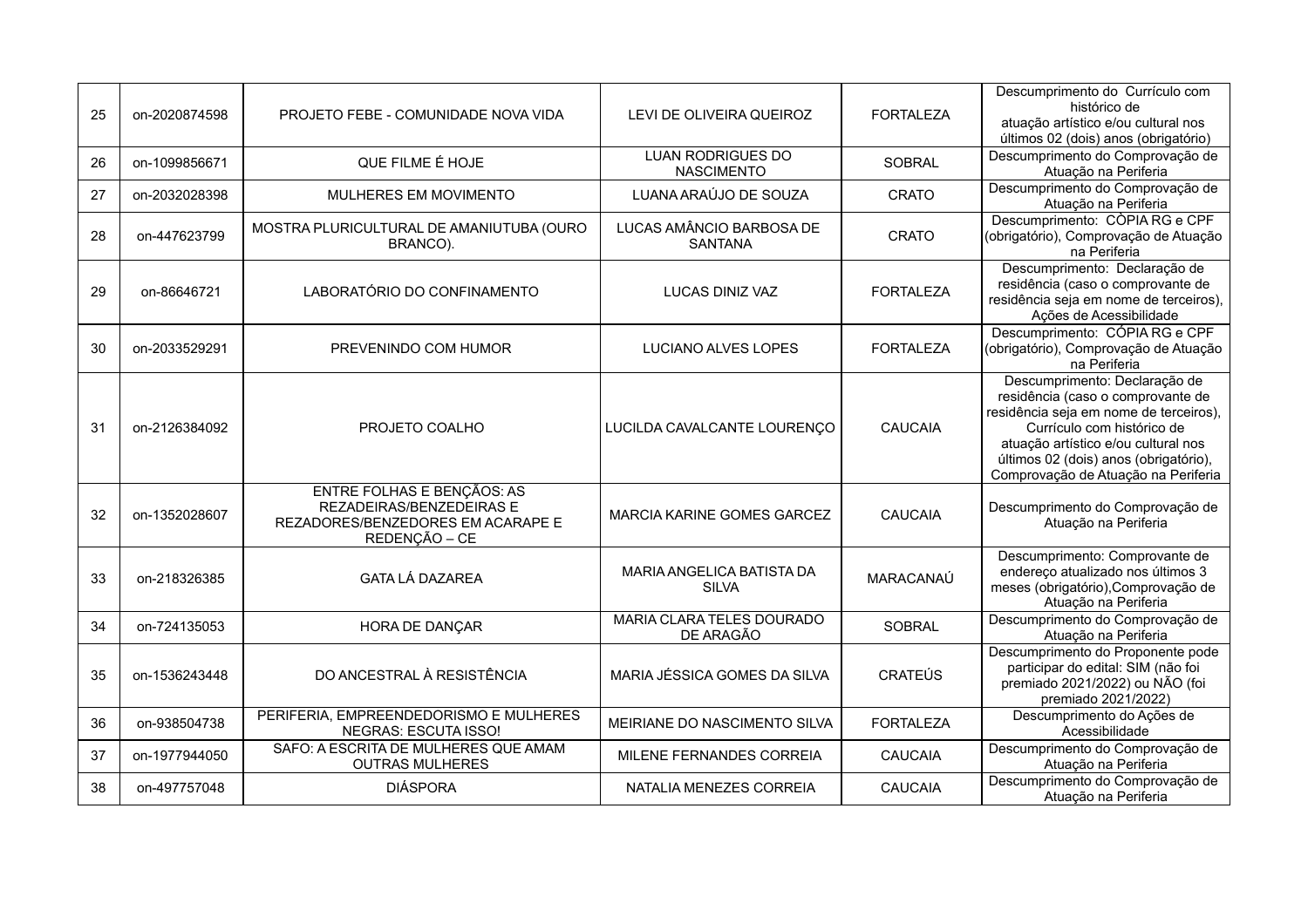| 39           | on-255133748               | DANÇAR E SE EXPRESSAR                                                                          | NATANAEL MARTINS FREIRE                   | MARACANAÚ                          | Descumprimento: Ficha técnica (com<br>nome, função e breve currículo dos<br>integrantes) (obrigatório),<br>Comprovação de Atuação na Periferia                 |  |  |
|--------------|----------------------------|------------------------------------------------------------------------------------------------|-------------------------------------------|------------------------------------|----------------------------------------------------------------------------------------------------------------------------------------------------------------|--|--|
| 40           | on-2126794497              | IV CONCURSO DE MICROCONTOS FANTÁSTICOS  <br><b>SARAUS</b>                                      | OZIEL HERBERT DE ARAÚJO<br><b>PEREIRA</b> | MARACANAÚ                          | Descumprimento do Comprovação de<br>Atuação na Periferia                                                                                                       |  |  |
| 41           | on-1141404578              | NOVA RUSSAS: 100 ANOS DE HISTÓRIAS E<br>CONQUISTAS. (3ª PARADA DA DIVERSIDADE<br>NOVARUSSENSE) | PAULO RICARDO ANDRADE DA<br>COSTA         | <b>NOVA RUSSAS</b>                 | Descumprimento: Ficha técnica (com<br>nome, função e breve currículo dos<br>integrantes) (obrigatório),<br>Comprovação de Atuação na Periferia                 |  |  |
| 42           | on-1975134327              | <b>IMAGEM EMPREENDEDORA</b>                                                                    | PRISCILA BEZERRA DA ROCHA                 | <b>FRECHEIRINHAS</b>               | Descumprimento do Comprovação de<br>Atuação na Periferia                                                                                                       |  |  |
| 43           | on-1699811227              | <b>FLASH MOB - MINHAS ORIGENS</b>                                                              | RAPHAEL REIS DE SOUSA                     | <b>FORTALEZA</b>                   | Descumprimento: Comprovante de<br>endereço atualizado nos últimos 3<br>meses (obrigatório), Comprovação de<br>Atuação na Periferia, Ações de<br>Acessibilidade |  |  |
| 44           | on-1264675360              | A TERCEIRA GERAÇÃO DE TEATRO DE BONECOS                                                        | ROSEANE DOS SANTOS VALENTE                | <b>ICAPUÍ</b>                      | Descumprimento do Comprovante de<br>endereço atualizado nos últimos 3<br>meses (obrigatório)                                                                   |  |  |
| 45           | on-2086274266              | <b>CAPOEIRINHAS</b>                                                                            | SIDNEY JOSÉ SARAIVA                       | <b>VARJOTA</b>                     | Descumprimento do Currículo com<br>histórico de<br>atuação artístico e/ou cultural nos<br>últimos 02 (dois) anos (obrigatório)                                 |  |  |
| 46           | on-1277166195              | <b>JARDIM INVISÍVEL</b>                                                                        | THIAGO NASCIMENTO DA SILVA                | MARACANAÚ                          | Descumprimento do Comprovação de<br>Atuação na Periferia                                                                                                       |  |  |
| 47           | on-488123914               | <b>CINEMA NA PRAÇA</b>                                                                         | VINÍCIUS CHAVES ALMEIDA                   | <b>SOBRAL</b>                      | Descumprimento do Comprovação de<br>Atuação na Periferia                                                                                                       |  |  |
| 48           | on-1162611469              | <b>CONTORNO NORTE</b>                                                                          | VIRGÍNIA PAULA PINHO FREITAS              | MARACANAÚ                          | Descumprimento do Comprovação de<br>Atuação na Periferia                                                                                                       |  |  |
| 49           | on-637363182               | <b>INSÓLITO FESTIVAL</b>                                                                       | <b>WASHINGTON MOREIRA DUARTE</b>          | SOBRAL                             | Descumprimento: Comprovação de<br>Atuação na Periferia, Ações de<br>Acessibilidade                                                                             |  |  |
| 50           | on-1512207813              | HORTA DA QUEBRADA CULTURAL                                                                     | <b>WSLEY DE FREITAS PEREIRA</b>           | <b>JUAZEIRO DO</b><br><b>NORTE</b> | Descumprimento do Pessoa física<br>(maior de 18 anos, residente<br>e domiciliada no estado do Ceará)<br>(obrigatório)                                          |  |  |
|              | CATEGORIA-GRUPOS/COLETIVOS |                                                                                                |                                           |                                    |                                                                                                                                                                |  |  |
| $N^{\Omega}$ | Nº Inscrição               | Projeto                                                                                        | Proponente                                | Município                          | MOTIVO DA INABILITAÇÃO                                                                                                                                         |  |  |
| $\mathbf{1}$ | on-881606724               | RESPEITE O NOSSO AXÉ! VENHO AQUI TE CONTAR.<br>CRENÇAS E TRADIÇÕES DO NOSSO LUGAR!             | ALINE CABRAL FREIRE DE SOUZA              | SOBRAL                             | Descumprimento do Proponente pode<br>participar PREMIADO NO PRÊMIO DE<br><b>CULTURAS AFRO-BRASILEIRAS</b><br>2021                                              |  |  |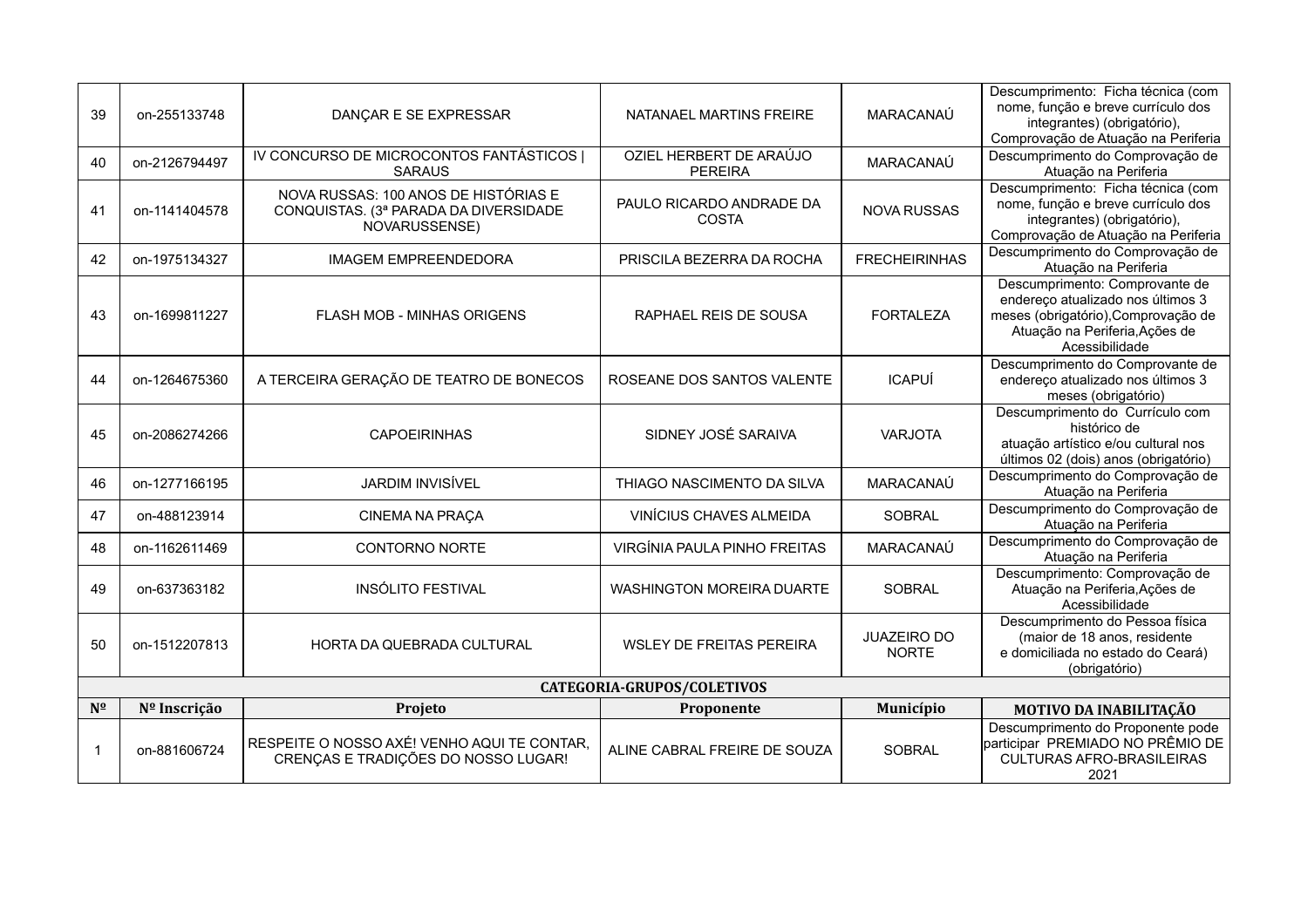| 2              | on-1766598316 | LABORATÓRIO DE CRIAÇÃO                                                                            | ANA BEATRIZ JERONIMO DE<br><b>SOUSA</b>         | <b>CAUCAIA</b>          | Descumprimento: Comprovante de<br>endereço atualizado nos últimos 3<br>meses (obrigatório), Comprovação de<br>Atuação na Periferia                                                                                       |
|----------------|---------------|---------------------------------------------------------------------------------------------------|-------------------------------------------------|-------------------------|--------------------------------------------------------------------------------------------------------------------------------------------------------------------------------------------------------------------------|
| 3              | on-331955957  | MEMÓRIAS DE MARIAS - MEU CEARÁ, NOSSA<br>CULTURA, NOSSA HISTÓRIA                                  | ANA PRISCILA DO NASCIMENTO                      | <b>FORTALEZA</b>        | Descumprimento do Plano de Ação<br>(Anexo I) (obrigatório)                                                                                                                                                               |
| 4              | on-1067739904 | QG DO PENSAMENTO: ESCOLA DE HIP HOP                                                               | ANTÔNIO JORGE DE LIMA JÚNIOR                    | MARACANAÚ               | Descumprimento: Comprovante de<br>endereço atualizado nos últimos 3<br>meses (obrigatório), Declaração de<br>residência (caso o comprovante de<br>residência seja em nome de terceiros)                                  |
| 5              | on-294543945  | XIRÊ - O CÍRCULO ANSESTRAL                                                                        | DERISVAL SILVA DOS SANTOS                       | <b>FORTALEZA</b>        | Descumprimento do Proponente pode<br>participar PREMIADO NO PRÊMIO DE<br><b>CULTURAS AFRO-BRASILEIRAS</b><br>2021                                                                                                        |
| 6              | on-563833205  | NOSSOS PAIS E AVÔS NOS CONTARAM E NOS<br>CONTAM.                                                  | FRANCISCA LUCIVANE GOMES<br><b>FARIAS</b>       | <b>PORANGA</b>          | Descumprimento: Currículo com<br>histórico de<br>atuação artístico e/ou cultural nos<br>últimos 02 (dois) anos (obrigatório),<br>Ficha técnica (com nome, função e<br>breve currículo dos integrantes)<br>(obrigatório), |
| $\overline{7}$ | on-1134981898 | 1ª FESTIVAL DE BREAKDANCE DE BATURITÉ                                                             | <b>FRANCISCO ALBERTO</b><br>RODRIGUES DAA SILVA | <b>BATURITÉ</b>         | Descumprimento do Pessoa física<br>(maior de 18 anos, residente<br>e domiciliada no estado do Ceará)<br>(obrigatório)                                                                                                    |
| 8              | on-364985145  | RAINHAS DA DIVERSIDADE DO CEARÁ                                                                   | <b>FRANCISCO MATIAS VIEIRA</b>                  | <b>CRATEÚS</b>          | Descumprimento do Ações de<br>Acessibilidade                                                                                                                                                                             |
| 9              | on-454185549  | 4ª EDIÇÃO DO TEATRO NA PERIFERIA                                                                  | <b>GERMANA CAVALCANTE TAVARES</b>               | MARACANAÚ               | Descumprimento do Comprovação de<br>Atuação na Periferia                                                                                                                                                                 |
| 10             | on-936382995  | FECC (FESTIVAL DE ESPORTE E CULTURA DO<br>CARIRI)                                                 | GILBERTO DE SANTOS DE LIMA                      | CRATO                   | Descumprimento: Currículo com<br>histórico de<br>atuação artístico e/ou cultural nos<br>últimos 02 (dois) anos (obrigatório),<br>Comprovação de Atuação na Periferia                                                     |
| 11             | on-999109297  | BATALHA DA TRIBO: AÇÕES PARA RESISTIRMOS                                                          | <b>ISABELA DIAS RODRIGUES</b>                   | MARACANAÚ               | Descumprimento: Declaração de<br>residência (caso o comprovante de<br>residência seja em nome de terceiros),<br>Comprovação de Atuação na Periferia                                                                      |
| 12             | on-1583507646 | <b>BATALHA DA MATRIX</b>                                                                          | JOSÉ BESSA SALGADO NETO                         | <b>IMOEIRO DO NORTE</b> | Descumprimento do Comprovação de<br>Atuação na Periferia                                                                                                                                                                 |
| 13             | on-1406288938 | JULIART - SEMANA ARTÍSTICA DA ESCOLA<br>ESTADUAL DE EDUCAÇÃO PROFISSIONAL JULIA<br><b>GIFFONI</b> | JOSÉ WELLINGTON LEITE TEÓFILO                   | <b>FORTALEZA</b>        | Descumprimento do Comprovante de<br>endereço atualizado nos últimos 3<br>meses (obrigatório)                                                                                                                             |